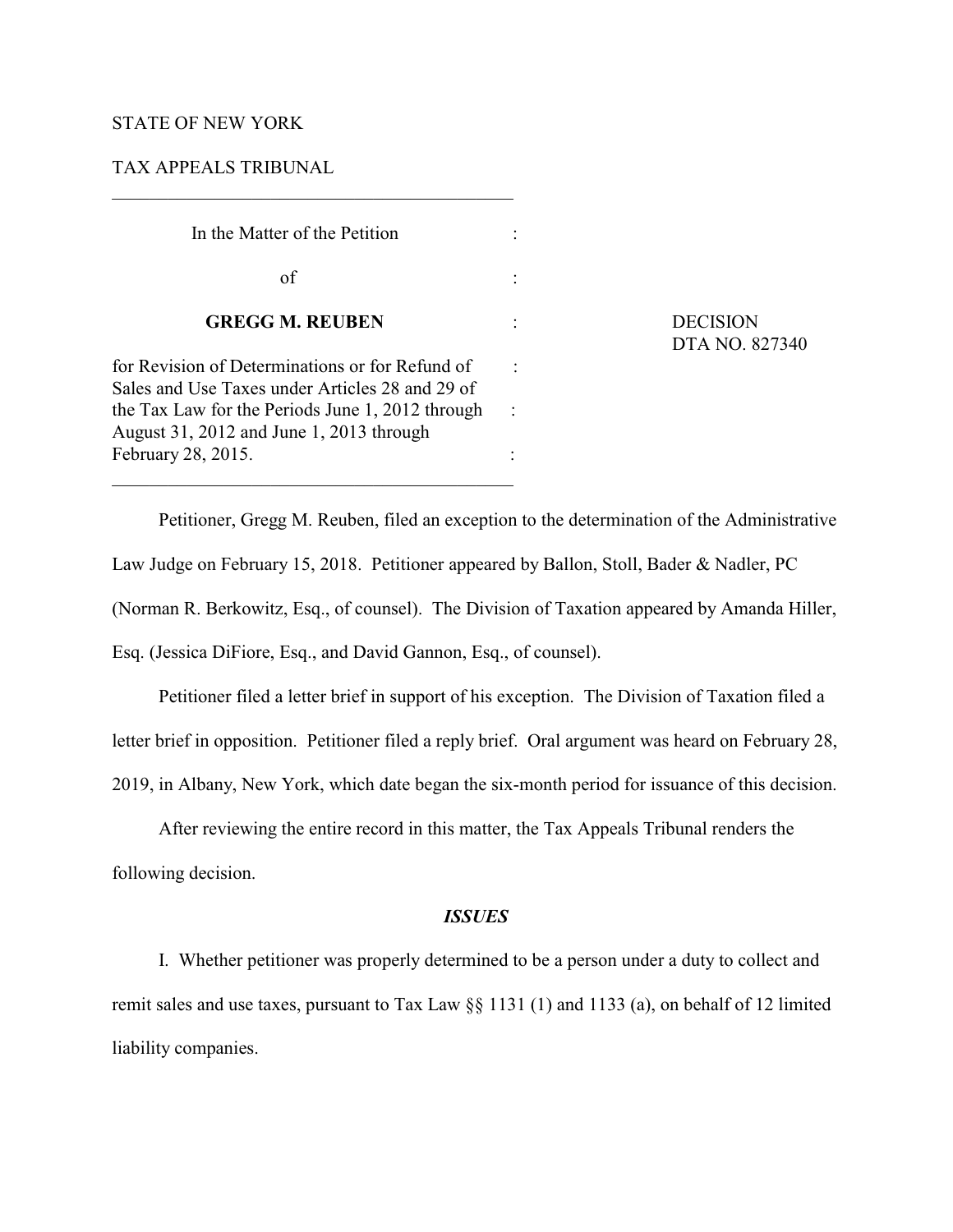II. Whether, if so, petitioner has nonetheless established facts and circumstances sufficient to negate his liability for failing to have collected and remitted taxes, or to warrant reduction or abatement of penalties.

#### *FINDINGS OF FACT*

We find the facts as determined by the Administrative Law Judge. These facts are set forth below.

1. In January 2007, petitioner, Gregg M. Reuben, established Alliance Parking Services,

LLC (Alliance). During the periods at issue herein, petitioner, via Alliance, was engaged in the business of operating 25 to 30 parking lots and parking garages in the New York City metropolitan area through, as relevant here, the following 12 different limited liability companies (the 12 LLCs):

> Saint Nicholas Parking Mgmt, LLC. Atlantic Parking Mgmt, LLC.  $150<sup>th</sup>$  Parking Leasehold, LLC. Element Parking Mgmt, LLC. Grosvenor Parking, LLC. 162 Parking Leasehold, LLC. Key Parking Mgmt, LLC. Schermerhorn Parking Mgmt, LLC. Corinthian Parking Management, LLC. Alliance E.  $69<sup>th</sup>$  Parking, LLC. Alliance Impala Parking, LLC. 222 Riverside Management, LLC.

2. Alliance was the sole member of each of the foregoing 12 LLCs. Petitioner, in turn, owned 99% of Alliance. Another entity, Gregg M. Reuben, Inc., owned the remaining 1% of Alliance. Gregg M. Reuben, Inc., was an S corporation, and petitioner was the sole shareholder of Gregg M. Reuben, Inc.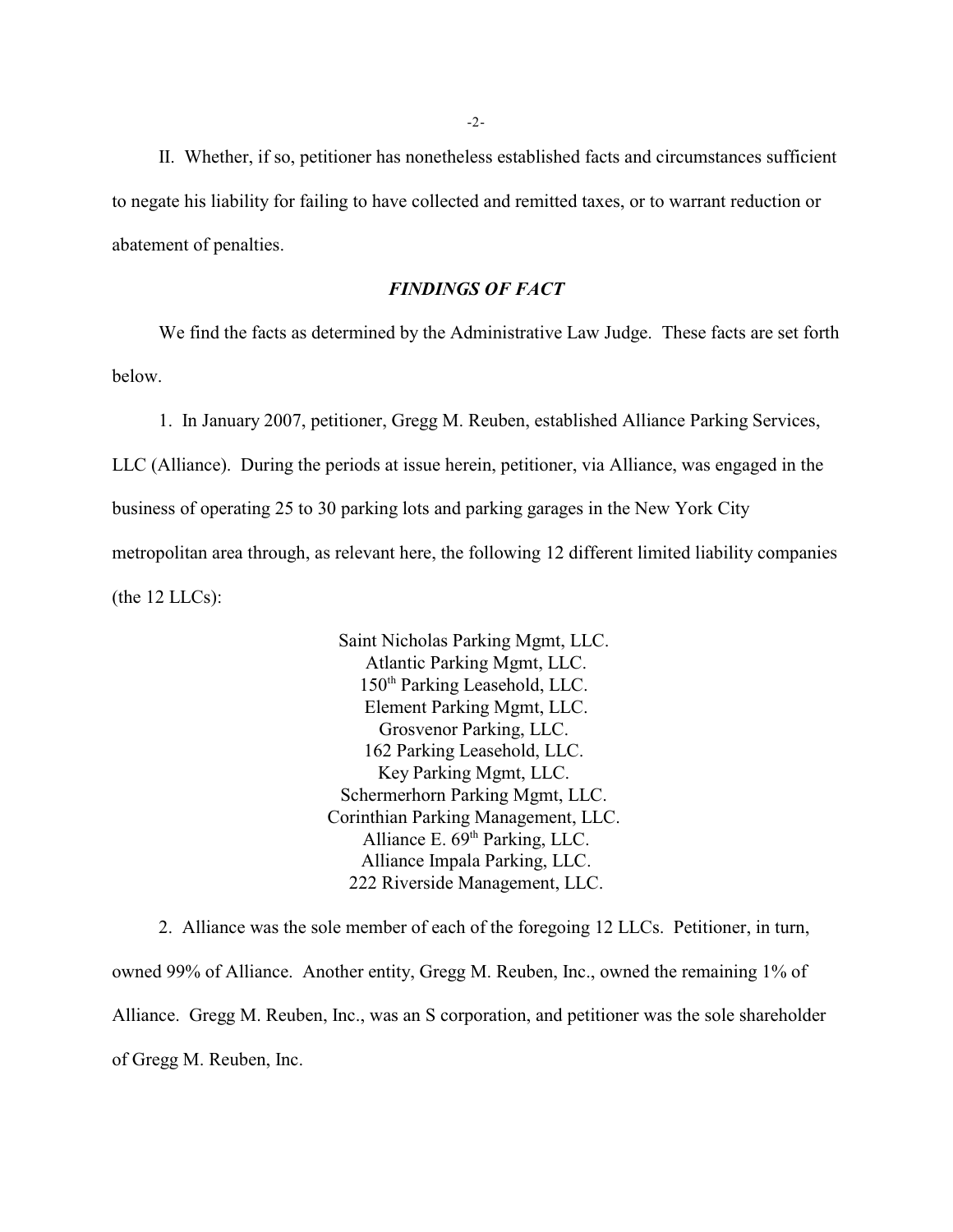3. For 25 years prior to establishing Alliance, petitioner had been employed by large and mid-sized companies that were engaged in the business of operating parking lots and parking garages. Petitioner stated that he clearly understood how the parking facilities needed to be managed, including setting up the operating controls, the appropriate levels of staffing, pricing strategies, marketing and all of the facility-level operational matters.

4. Alliance began operations in January 2007, managing one parking facility. By the end of 2007, Alliance had grown to operating over 10 parking facilities. By the end of 2008, Alliance operated 20 such facilities. As of 2010, Alliance operated over 30 parking facilities, had over 100 employees, and operating revenues in excess of ten million dollars.

5. As Alliance grew, petitioner hired administrative staff to perform accounting services, including accounts payable and accounts receivable functions. In 2009, petitioner hired Kwesi Bovell as comptroller and chief financial officer (CFO). Mr. Bovell was tasked by petitioner with developing accounting systems for Alliance. Mr. Bovell's duties also included paying vendors and managing the payroll. During its early years, Alliance had utilized a payroll service (ADT). However, in or about 2013, payroll processing was changed so as to be handled inhouse, at the request and under the direction of Mr. Bovell. Petitioner stated that he was "concerned" about this move, but that he agreed to Mr. Bovell's request.

6. An outside accounting firm was retained to prepare annual financial statements and income tax returns for Alliance and the 12 LLCs, and in connection therewith to provide a review, but not an audit-level examination, of Alliance's business. While income tax preparation and filing matters were handled by the accounting firm, sales tax accounting, reporting and payment functions were kept in-house, under the direction of Mr. Bovell.

-3-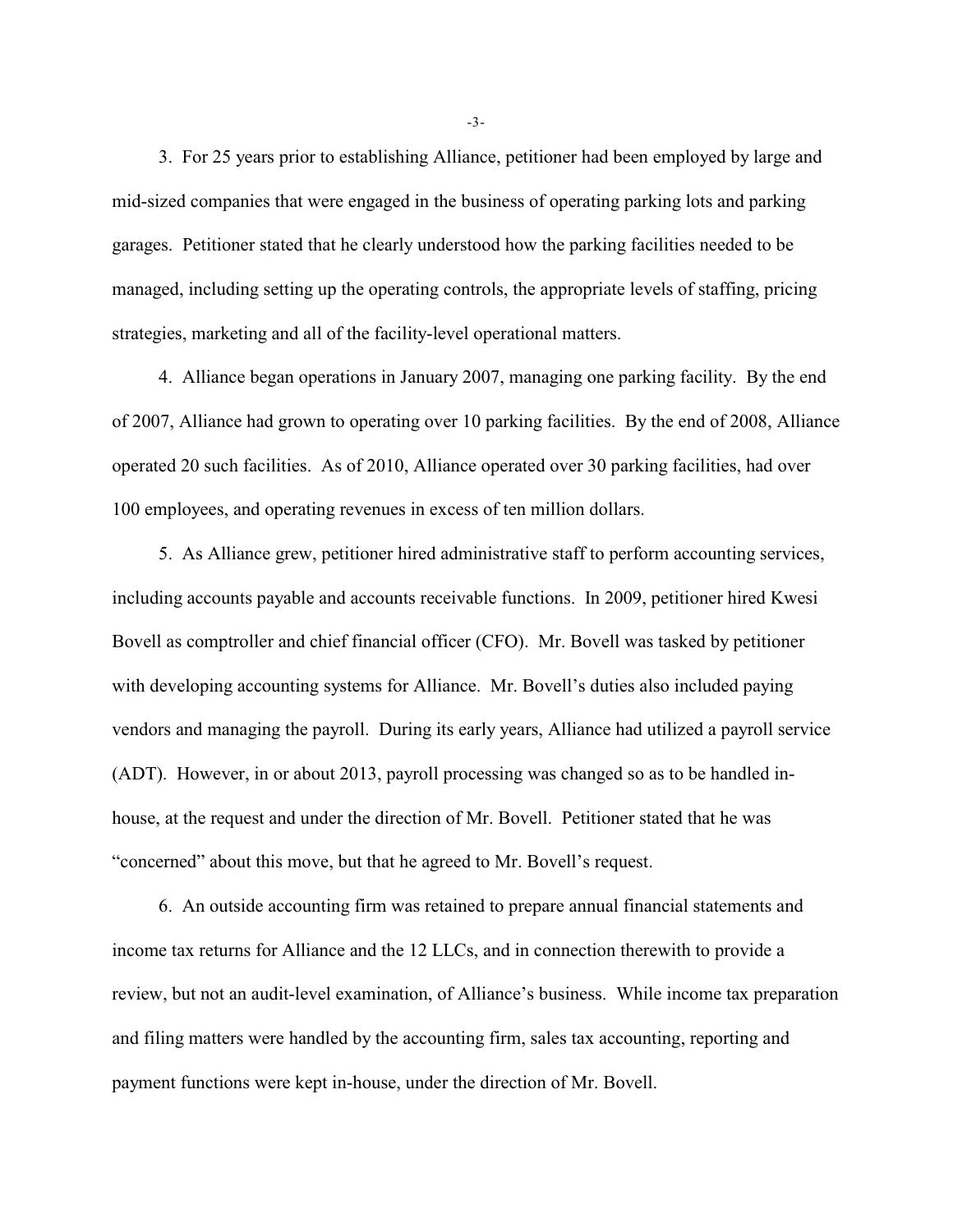7. Petitioner stated that Mr. Bovell was directly in charge of preparing and filing the sales tax returns, and paying the tax due thereon. Petitioner was the sole authorized signatory on the bank accounts of Alliance and the 12 LLCs. However, Mr. Bovell was authorized to use petitioner's electronic signature, and did so for sales tax filings and payments, as well as for other payments. Petitioner admitted to signing sales tax returns for certain periods, specifically after Mr. Bovell's employment with Alliance had been terminated (*see* finding of fact 10).

8. Petitioner relied upon Mr. Bovell to handle financial matters for Alliance. In contrast, petitioner was fully engaged in operational matters, including "growing the business," by obtaining new operating locations and "engaging in strategic partnerships." Petitioner did not open or review bank statements, and testified that "I never looked at the mail unless somebody specifically brought it to my attention." Petitioner further stated, with regard to tax and other financial matters, that:

"So far as I was concerned, the I's were being dotted, the T's were being crossed. The landlords were getting paid, our employees were paid, our vendors were getting paid, and that was my litmus test; ....I knew if there were problems, I would get calls from landlords or from our clients with whom we need to make remittances to, or vendors. Because those are all people I had relationships with."

9. Near the end of December 2013, petitioner began to receive calls from parking facility landlords advising that rent payments had not been made. In response, petitioner testified that he began opening and reviewing bank statements, and he spoke to Mr. Bovell about the financial situation of Alliance and the 12 LLCs. He stated that Mr. Bovell advised him that "cash was very tight . . . and he was having trouble making those payments." Petitioner told Mr. Bovell it was his responsibility to report the financial condition of the companies to petitioner, and that "if the company needed money, that was [petitioner's] responsibility."

-4-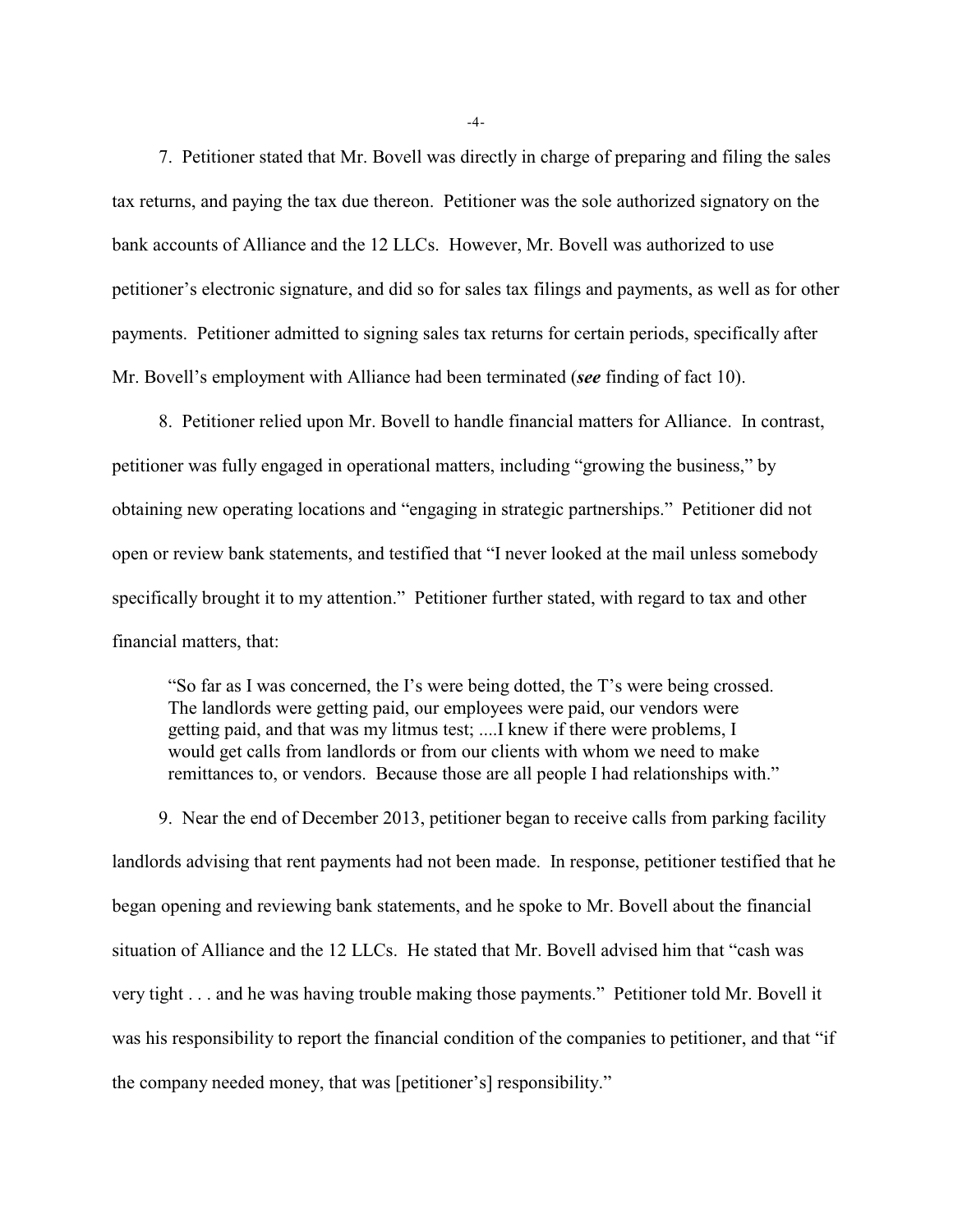10. In April 2014, after determining that there were serious problems with Alliance's business, and being unsatisfied with Mr. Bovell's attempts to explain the reasons for the problems, petitioner discharged Mr. Bovell. After discovering sales tax filing and payment issues with regard to the 12 LLCs, petitioner filed returns on behalf of those entities, though he did not have the financial means to make all of the payments due thereon.

11. Petitioner continued his own attempts to discern the reasons for the financial difficulties facing Alliance. Ultimately, however, Alliance and petitioner did not have the financial means to remain in business, and in late 2014, Alliance ceased its business operations.

12. Petitioner hired an accounting firm, WeiserMazars, LLP, to perform a forensic accounting of Alliance's business. In a letter dated July 27, 2015, WeiserMazers stated that:

"It is our understanding that during a period of about one and a half  $(1\frac{1}{2})$  years, [Mr. Bovell] prepared sales and use tax returns and issued tax-payment checks for the [12 LLCs]. Unbeknownst to [petitioner], . . . many of those returns and/or payments were never remitted and the funds for the taxes are missing."

13. Petitioner did not have the funds to complete the forensic accounting process and terminated the engagement with WeiserMazers.

14. The Division of Taxation (Division) issued to petitioner a total of 44 notices of determination, assessing sales and use taxes due, in the amounts and for the specified sales tax quarterly periods identified below, plus interest and penalty, as follows:

| <b>Entity</b>                                | <b>Notice Number</b>                                     | <b>Notice Date</b>                           | <b>Period Ended</b>                          | Amount                                                |
|----------------------------------------------|----------------------------------------------------------|----------------------------------------------|----------------------------------------------|-------------------------------------------------------|
| St. Nicholas<br>Parking Mgmt.,<br><b>LLC</b> | L-042442539<br>L-042442540<br>L-042442541<br>L-042442542 | 01/30/15<br>01/30/15<br>01/30/15<br>01/30/15 | 02/28/14<br>11/30/13<br>08/31/13<br>08/31/12 | \$23,528.44<br>\$1,082.65<br>\$1,002.38<br>\$2,679.88 |

 $1$  The amounts shown do not reflect amounts of penalty and/or interest that are also assessed, or any payments or credits made or applied against the listed assessments.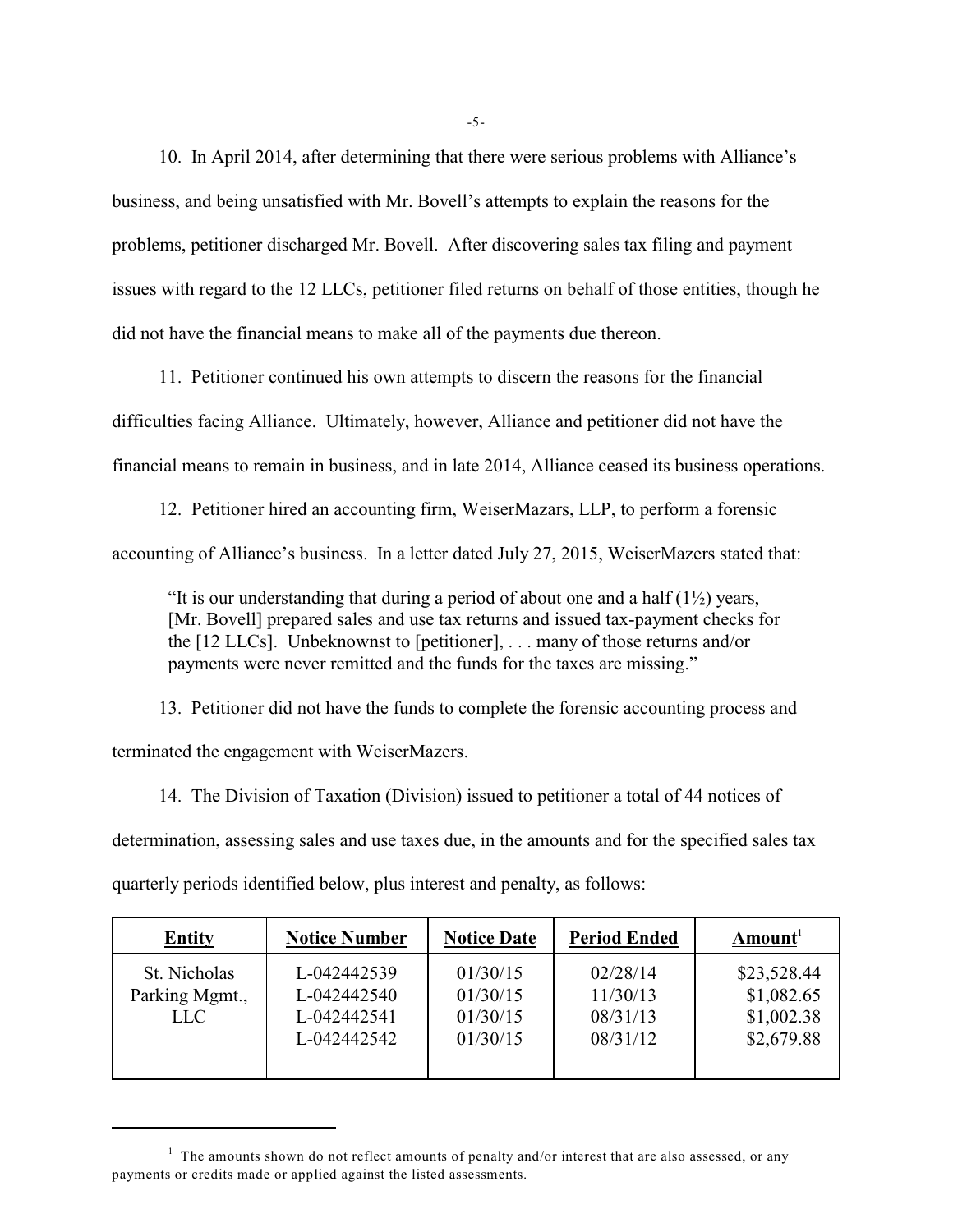| <b>Atlantic Parking</b><br>Mgmt., LLC      | L-042563525<br>L-042563526<br>L-042563527<br>L-042563528<br>L-042563529<br>L-042892004 | 03/10/15<br>03/10/15<br>03/10/15<br>03/10/15<br>03/10/15<br>06/19/15 | 08/31/14<br>05/31/14<br>02/28/14<br>11/30/13<br>08/31/13<br>11/30/14 | \$11,285.51<br>\$10,337.44<br>\$8,638.54<br>\$828.96<br>\$869.43<br>\$11,285.51 |
|--------------------------------------------|----------------------------------------------------------------------------------------|----------------------------------------------------------------------|----------------------------------------------------------------------|---------------------------------------------------------------------------------|
| 150th Parking<br>Leasehold, LLC            | L-042551728<br>L-042551729<br>L-042551730<br>L-042551731<br>L-042551732                | 03/03/15<br>03/03/15<br>03/03/15<br>03/03/15<br>03/03/15             | 08/31/14<br>05/31/14<br>02/28/14<br>11/30/13<br>08/31/13             | \$9,614.97<br>\$8,472.74<br>\$8,796.39<br>\$771.90<br>\$714.65                  |
| <b>Element Parking</b><br>Mgmt., LLC       | L-042519700<br>L-042519701<br>L-042519702                                              | 02/20/15<br>02/20/15<br>02/20/15                                     | 08/31/13<br>05/31/14<br>02/28/14                                     | \$572.82<br>\$11,051.88<br>\$10,953.80                                          |
| Grosvenor<br>Parking LLC                   | L-042370290<br>L-042370291<br>L-042370292<br>L-042370293<br>L-042370294                | 01/14/15<br>01/14/15<br>01/14/15<br>01/14/15<br>01/14/15             | 08/31/14<br>08/31/13<br>05/31/14<br>02/28/14<br>11/30/13             | \$136.14<br>\$400.79<br>\$2,551.01<br>\$467.50<br>\$432.85                      |
| 162 Parking<br>Mgmt., LLC                  | L-042519805<br>L-042519806                                                             | 02/20/15<br>02/20/15                                                 | 08/31/14<br>05/31/14                                                 | \$21,177.53<br>\$20,609.34                                                      |
| <b>Key Parking</b><br>Mgmt., LLC           | L-043493083<br>L-043493084<br>L-043493085                                              | 08/17/15<br>08/17/15<br>08/17/15                                     | 05/31/14<br>02/28/14<br>11/30/13                                     | \$1,998.83<br>\$2,569.62<br>\$3,950.87                                          |
| Schermerhorn<br>Parking Mgmt.,<br>LLC      | L-043171571<br>L-043171572                                                             | 06/17/15<br>06/17/15                                                 | 05/31/14<br>02/28/14                                                 | \$4,147.20<br>\$4,725.40                                                        |
| Corinthian<br>Parking Mgmt.,<br><b>LLC</b> | L-043202067<br>L-043202068<br>L-043202069<br>L-043202070                               | 06/19/15<br>06/19/15<br>06/19/15<br>06/19/15                         | 11/30/14<br>08/31/14<br>08/31/13<br>05/31/14                         | \$36,369.03<br>\$200.00<br>\$1,9966.20<br>\$30,542.85                           |
| Alliance E 69th<br>Parking, LLC            | L-042258454<br>L-042258455<br>L-042258456                                              | 03/16/15<br>03/16/15<br>03/16/15                                     | 08/31/13<br>02/28/14<br>11/30/13                                     | \$884.86<br>\$1,510.15<br>\$955.81                                              |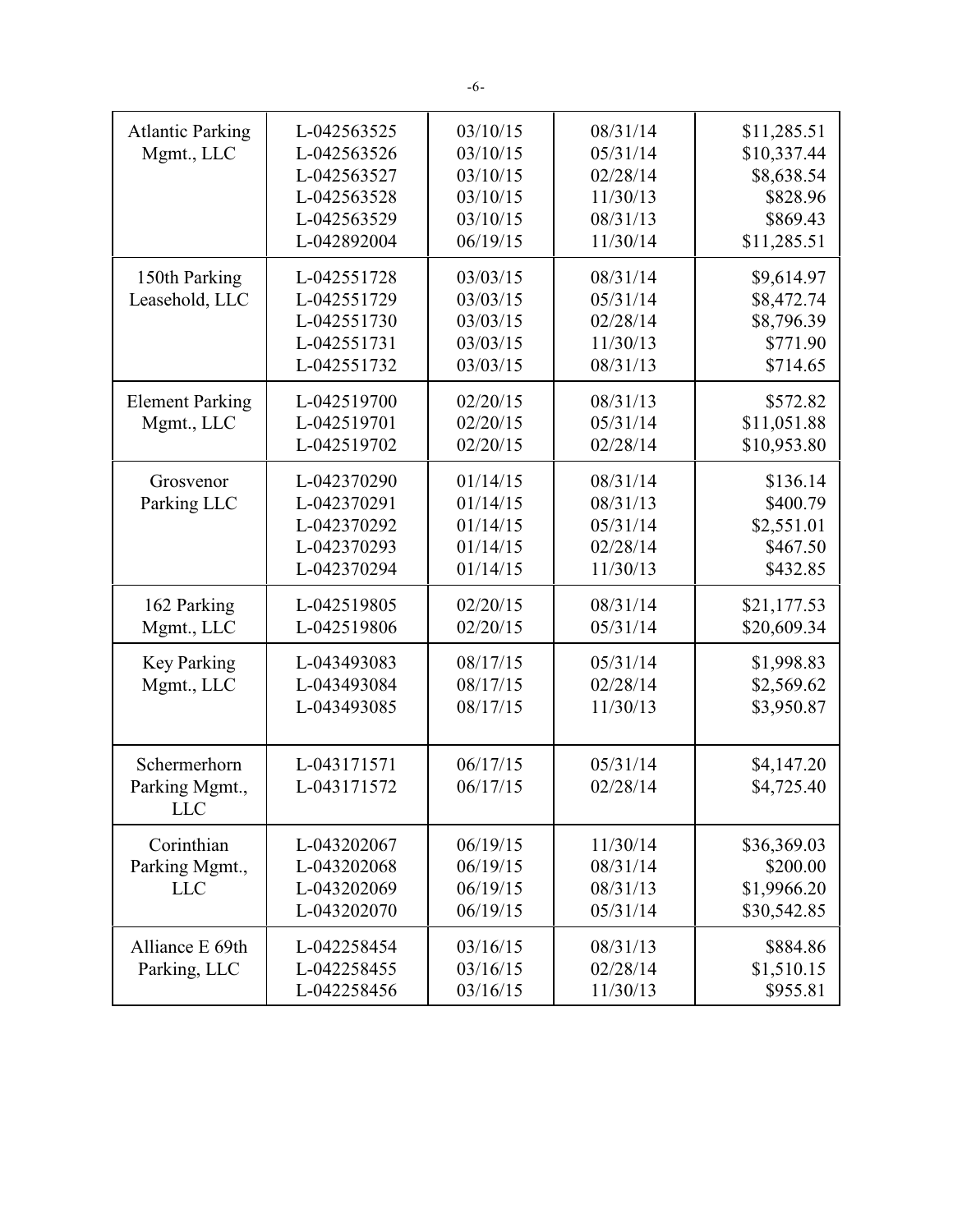| Alliance Impala<br>Parking, LLC            | L-042519748<br>L-042519749<br>L-042519750<br>L-042519751<br>L-042519752 | 02/20/15<br>02/20/15<br>02/20/15<br>02/20/15<br>02/20/15 | 08/31/14<br>05/31/14<br>02/28/14<br>11/30/13<br>08/31/13 | \$11,133.96<br>\$8,976.30<br>\$10,724.81<br>\$800.36<br>\$1,997.26 |
|--------------------------------------------|-------------------------------------------------------------------------|----------------------------------------------------------|----------------------------------------------------------|--------------------------------------------------------------------|
| 222 Riverside<br>Management,<br><b>LLC</b> | L-043421831<br>L-043421832                                              | 07/28/15<br>07/28/15                                     | 02/28/15<br>11/30/14                                     | \$9,382.34<br>\$9,382.34                                           |

15. Each of the foregoing notices indicates that petitioner was being held liable as an officer or person under a duty to collect and remit sales and use taxes on behalf of the various entities identified on the notices, and who failed to do so by either a) failing to file sales tax returns; b) filing sales tax returns late and failing to remit the taxes due thereon; and/or c) filing sales tax returns with respect to which additional tax was due but was not remitted. Petitioner does not challenge the dollar amounts of tax assessed, or the methodology by which such amounts were determined. Instead, he disputes only the Division's claim that he was an officer or person under a duty to collect and remit taxes on behalf of the named entities, and maintains that even if he was under a duty, he should be excused from liability because he was thwarted in carrying out his obligations to collect and remit by the actions of Mr. Bovell.

16. Petitioner retained an attorney who conducted his own examination into the operations of Alliance, including specifically Mr. Bovell's role therein. Testimony at hearing, and allegations set forth in a complaint filed in a civil action brought on behalf of petitioner and Alliance against Mr. Bovell, on April 17, 2017, in New York County Supreme Court (Index No. 652049/2017), essentially set forth a scenario where Mr. Bovell diverted or siphoned money from Alliance to himself. The methods described and allegedly employed by Mr. Bovell included: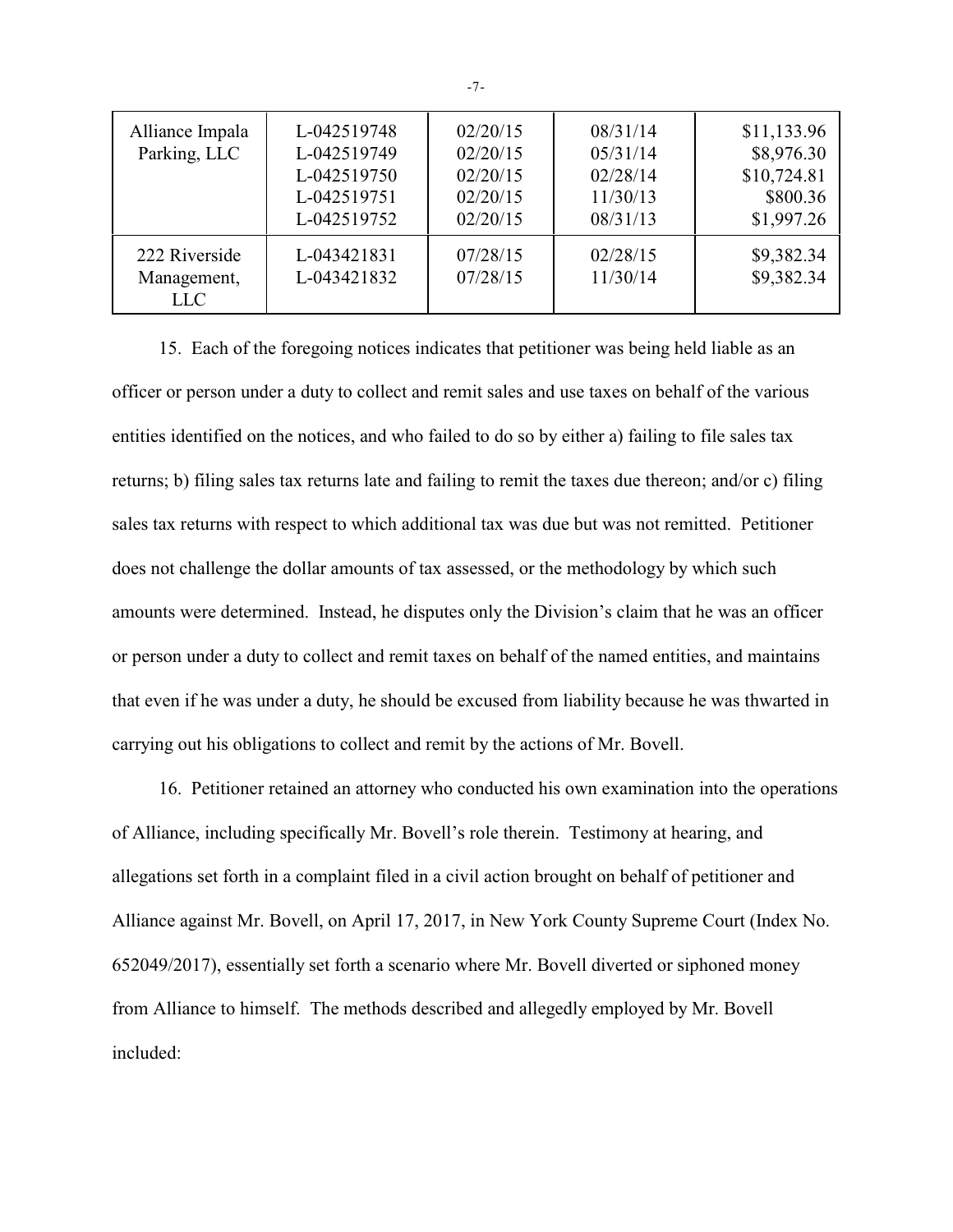a) opening multiple bank accounts, unbeknownst to petitioner, in Alliance's name, or in the name of other entities, to which merchant services accounts (essentially credit card payment terminals located at various parking facilities) were linked, such that customers' credit card payments for parking were deposited to the linked bank accounts and thus diverted to Mr. Bovell;

b) setting up false accounts, including hiring fictitious employees, such that the number of employees was inflated and by which wages and other payments to such phantom employees could be diverted to Mr. Bovell; and

c) preparing tax returns, including sales and use tax returns, but not filing and/or remitting the amounts due thereon.

17. None of the financial statements or reports prepared by the outside accounting firm

hired by Alliance (*see* finding of fact 6) have been offered into evidence in this matter. In addition, the civil complaint filed against Mr. Bovell (*see* finding of fact 16) had not been answered as of the date of the hearing held herein, and none of the documentation allegedly supporting the causes of action listed in the complaint has been included in the record in this matter. Further, there is no claim or evidence that law enforcement has been contacted to pursue criminal prosecution against Mr. Bovell.

### *THE DETERMINATION OF THE ADMINISTRATIVE LAW JUDGE*

The Administrative Law Judge began his determination by reviewing the Tax Law provisions relating to the liability for sales tax due and the definition of persons responsible to collect sales tax. He found that petitioner owned 99% of Alliance, individually, and 1% of Alliance as the sole shareholder of Gregg M. Reuben, Inc., the only other member of Alliance. The Administrative Law Judge determined that petitioner, consequently, was per se personally liable for the sales and use taxes due herein by virtue of his status as a member of Alliance, which was the sole member of each of the 12 LLCs subject to assessment. He determined that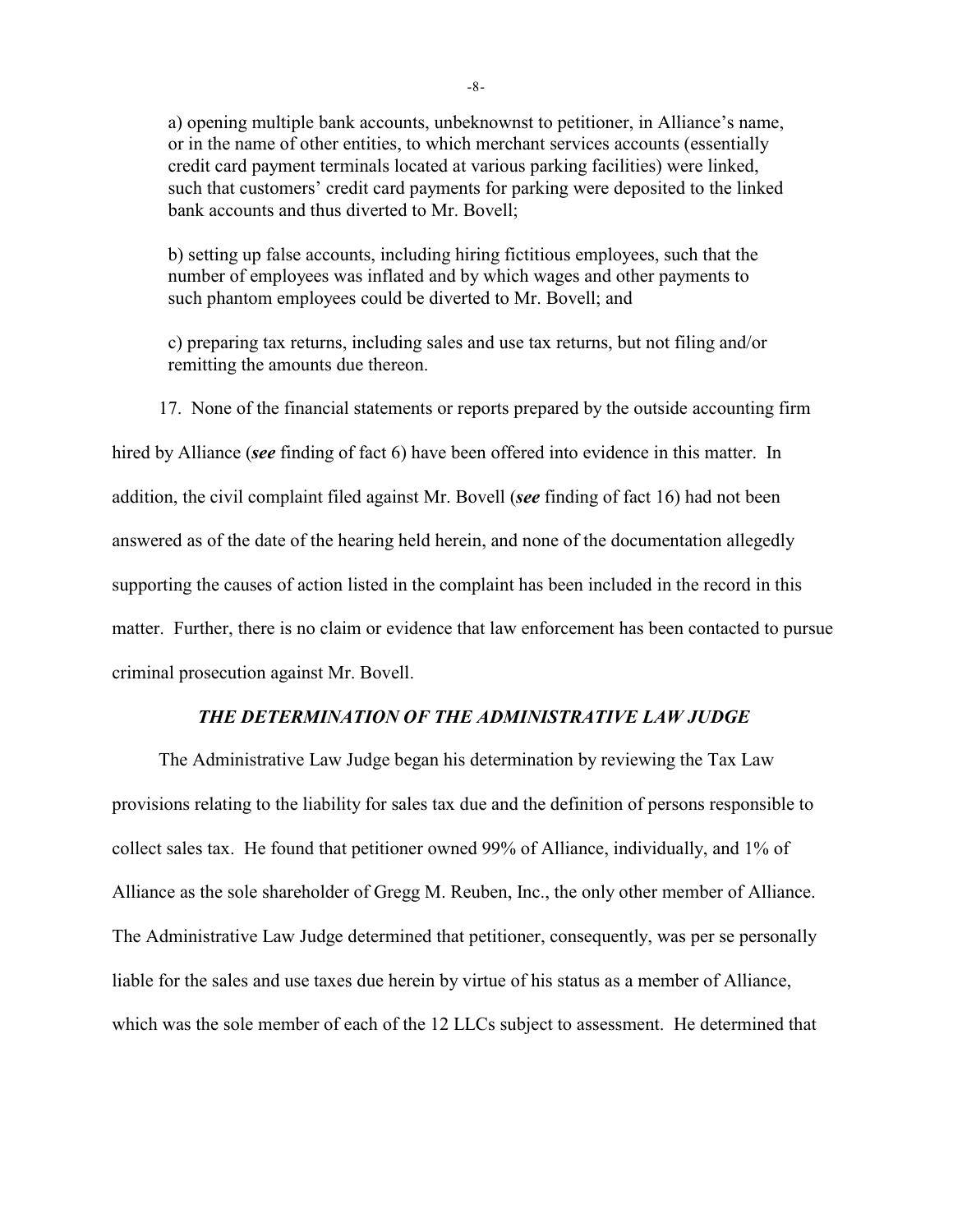petitioner was also liable for the sales and use taxes due herein as a person under a duty to act by virtue of his ownership and active management of Alliance and, in turn, of the 12 LLCs.

The Administrative Law Judge rejected petitioner's argument that even if he had the authority to act, his failure to have done so resulted from the actions of Mr. Bovell and should be excused. The Administrative Law Judge found that petitioner delegated the responsibility to file sales and use tax returns and remit the taxes due to Mr. Bovell, but that he failed to take appropriate steps to determine whether the required sales tax returns were being filed, or whether the taxes due were being paid. Further, he found no evidence that petitioner lacked authority to access the records of the business, himself, or was otherwise precluded from ensuring that the taxes in question were remitted. The Administrative Law Judge determined that it was petitioner's choice to focus his attention on other business matters and that he could not absolve himself of his duty to act, or of the consequences of his failure to have done so.

The Administrative Law Judge also determined that the facts in this matter do not support abatement of penalties. Specifically, he found that it was not reasonable for petitioner to delegate to Mr. Bovell the responsibilities to file sales and use tax returns and remit the taxes due and, then, rely entirely upon Mr. Bovell to execute those responsibilities without exercising any oversight or having appropriate mechanisms in place to ensure that such responsibilities were being carried out. The Administrative Law Judge denied the petition and sustained the notices of determination, together with interest and penalties.

# *ARGUMENTS ON EXCEPTION*

Petitioner claims that he was not a member of any of the 12 LLCs subject to assessment, and, therefore, cannot be held strictly liable for the taxes due. He further maintains that, even if it is determined that he had the authority to act, he cannot be deemed a responsible person under

-9-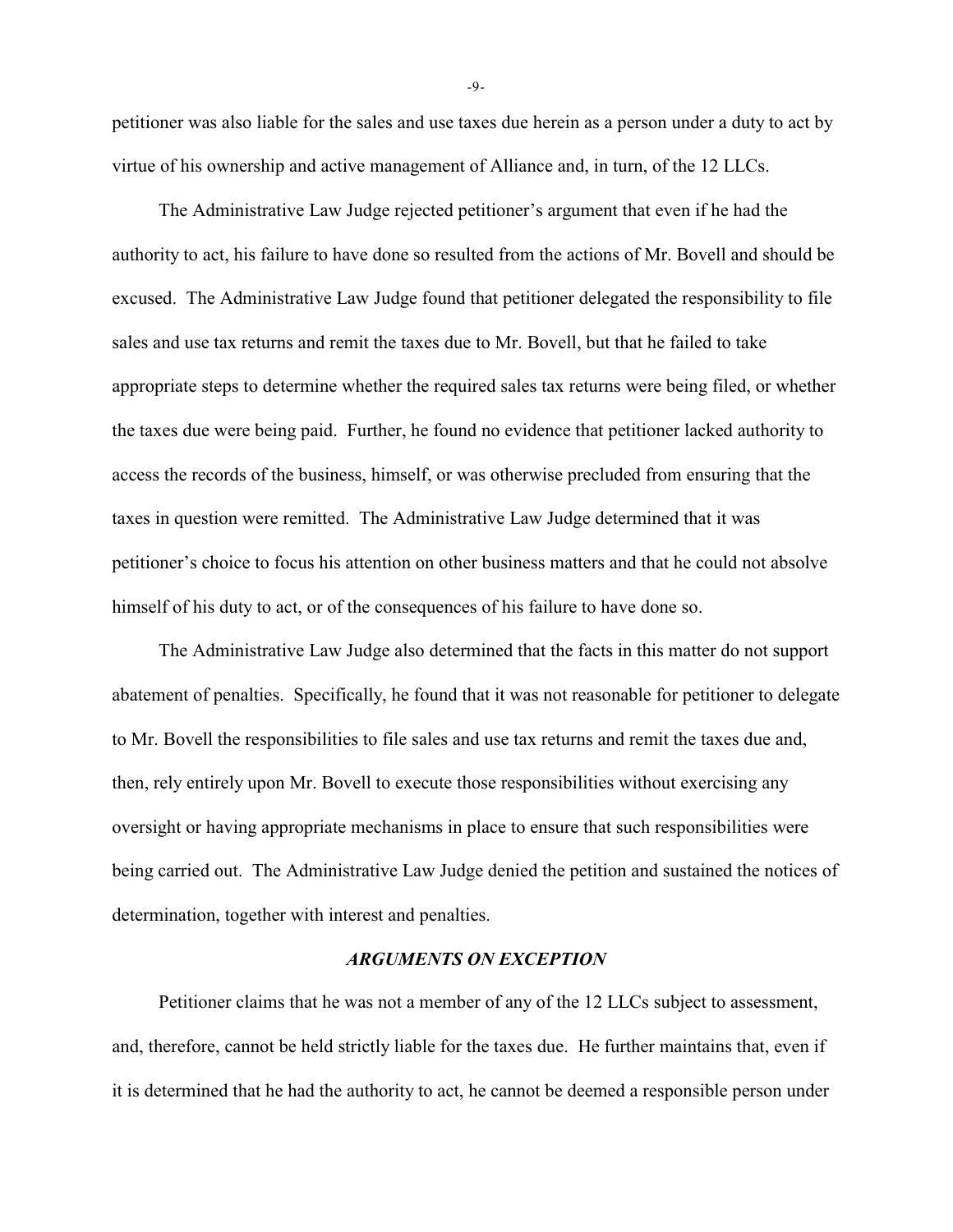a duty to act standard because he was thwarted in carrying out his obligations to collect and remit by the actions of Mr. Bovell and through no fault of his own. Petitioner contends that the evidence shows that he took the proper steps to determine that the required returns were being filed and that the taxes due were being paid by retaining a certified public accounting firm to prepare financial statements and provide reports, none of which disclosed unfiled sales tax returns or unpaid sales taxes. Petitioner claims that there is reasonable cause to abate penalties. He contends that his delegation of responsibilities was reasonable. He maintains that he was acting in good faith and that he reasonably relied on his accountant's advice, but that the massive embezzlement of the funds of Alliance and its related entities kept the accountants and himself from uncovering the sales tax irregularities.

The Division asserts that the Administrative Law Judge correctly determined that petitioner is personally liable for the sales and use taxes due from each of the 12 LLCs and correctly upheld the imposition of penalties against petitioner. The Division claims that petitioner failed to provide any evidence, regardless of the alleged deceitful actions of his employee, that he was thwarted from carrying out his financial obligations. It contends that petitioner's alleged reliance upon the advice of its accountant is not reasonable cause to waive penalties.

#### *OPINION*

We affirm the determination of the Administrative Law Judge.

Tax Law § 1133 (a) imposes personal liability for sales and use taxes upon all individuals that may be considered persons required to collect such taxes (*see Matter of Franklin*, Tax Appeals Tribunal, May 14, 2015).

Tax Law § 1131 (1) defines "persons required to collect tax" to include, *inter alia*:

-10-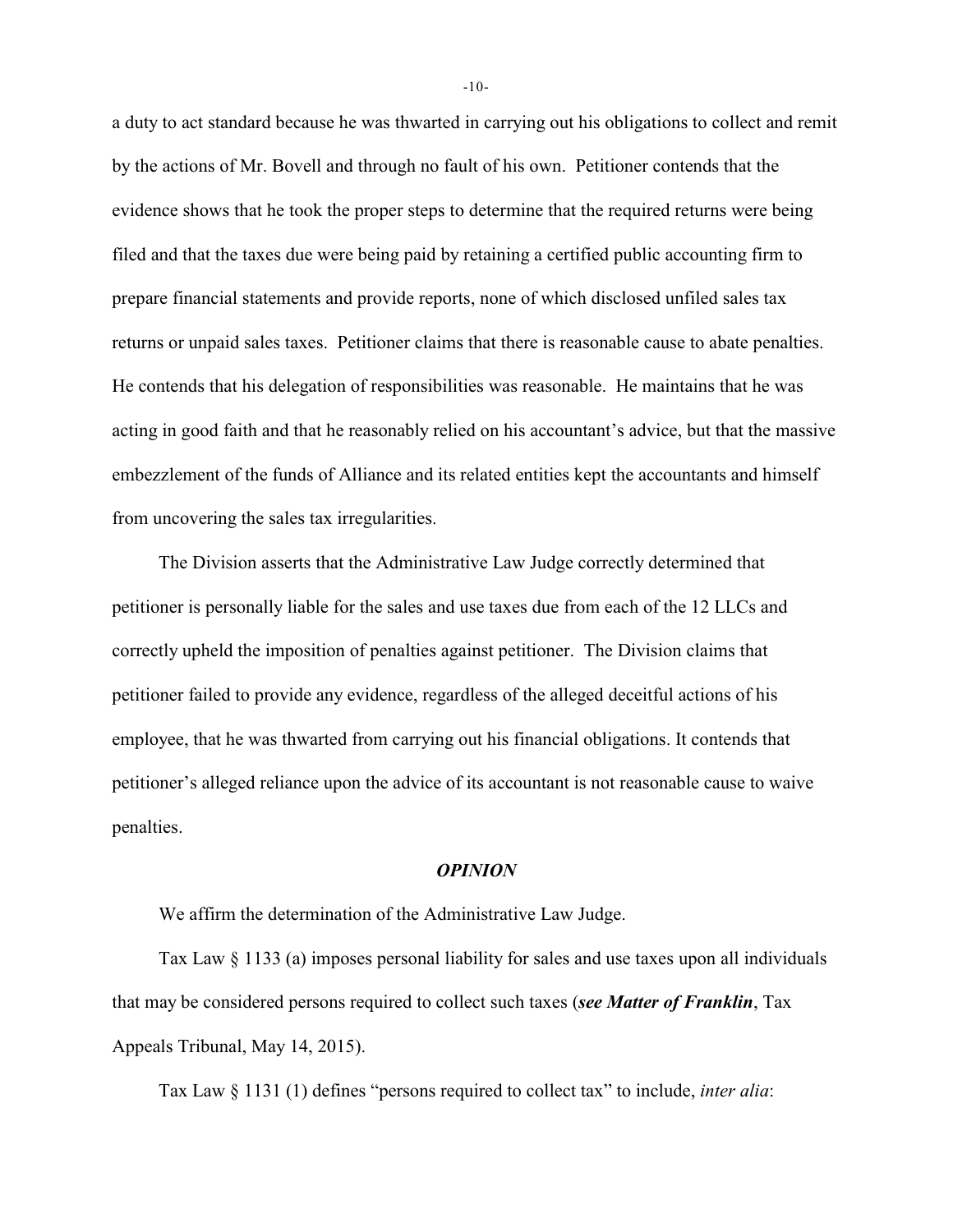"every vendor of tangible personal property or services; . . . any officer, director or employee of a corporation or of a dissolved corporation, any employee of a partnership, any employee or manager of a limited liability company, or any employee of an individual proprietorship who as such officer, director, employee or manager is under a duty to act for such corporation, partnership, limited liability company or individual proprietorship in complying with any requirement of this article; *and any member of a partnership or limited liability company*" (emphasis added).

Thus, as correctly noted by the Administrative Law Judge, Tax Law  $\S 1131$  (1) imposes strict or per se liability for the collection of taxes on members of partnerships and members of LLCs (*see Matter of Franklin*; *see also Matter of Santo*, Tax Appeals Tribunal, December 23, 2009). The critical question is whether the sales and use tax liabilities of each of the 12 LLCs are liabilities of Alliance, as the sole member of each of them and, if so, whether petitioner, as a member and 99% owner of Alliance, is personally liable for the sales and use tax due. Petitioner contends that he cannot be held strictly liable for the tax due because he was not a member of any of the 12 LLCs subject to assessment.

The record in this matter shows that petitioner was engaged in the business of operating parking lots and garages in the New York City area through the subject 12 LLCs. Each parking facility was operated as a separate LLC. Accordingly, each of the 12 LLCs was a "vendor" as defined by Tax Law § 1101 (b) (8)<sup>2</sup> and was therefore a person required to collect tax under Tax Law  $\S 1131$  (1). As plainly stated in the statute, the term "persons required to collect tax" also includes any member of a limited liability company. Alliance was the sole member of each of the 12 LLCs. Accordingly, it follows that Alliance is also, by statutory definition, such a person

<sup>&</sup>lt;sup>2</sup> Tax Law  $\S$  1101 (b) (8) (i) defines "vendor" to include:

<sup>&</sup>quot;(A) A person making sales of tangible personal property or services, the receipts from which are taxed by this article;

<sup>&</sup>quot;(B) A person maintaining a place of business in the state and making sales, whether at such place of business or elsewhere, to persons within the state of tangible personal property or services, the use of which is taxed by this article,  $\dots$ ."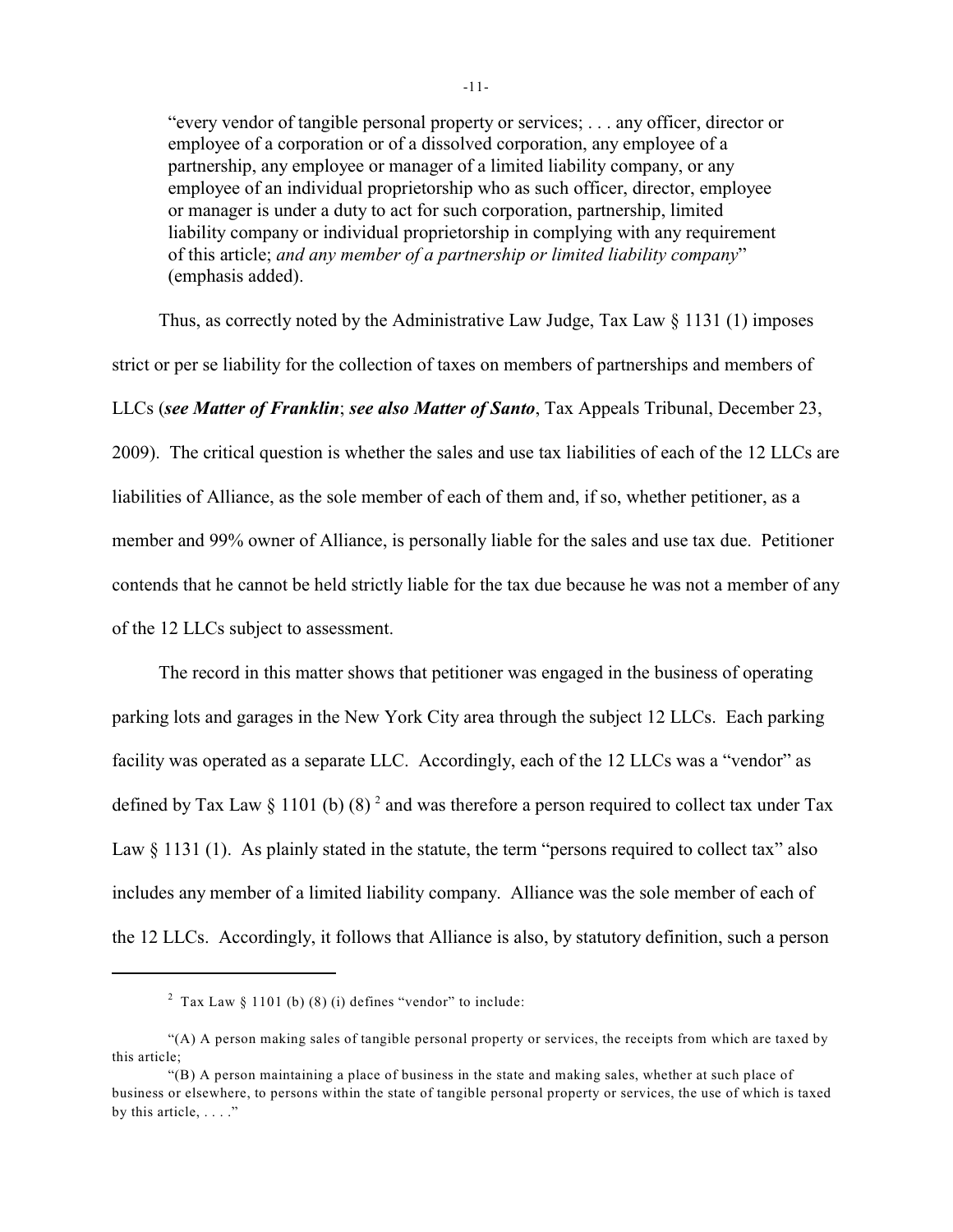and is, therefore, liable for the tax due on behalf of each of the 12 LLCs (*see* Tax Law §§ 1131 (1) and 1133 (a); *Matter of Franklin*; *Matter of Santo*). Continuing with the analysis, Alliance had two members: petitioner, who owned a 99% share of Alliance, individually, and Gregg M. Reuben, Inc., an S corporation with petitioner as its sole shareholder, which owned the remaining 1% share (*see* finding of fact 2). Consequently, by virtue of their status as members of an LLC, petitioner and Gregg M. Reuben, Inc., are also "persons required to collect tax" and, therefore, share joint and several liability for the tax due herein pursuant to Tax Law §§ 1131 (1) and 1133 (a) (*see Matter of Santo*; *Matter of Franklin*; *see also Matter of Marchello*, Tax Appeals Tribunal, April 14, 2011 [Tax Law § 1133 (a) creates joint and several liability for unpaid sales tax]; *see also Matter of Hammerman*, Tax Appeals Tribunal, August 17, 1995 [finding that sole shareholder and president of corporation is personally liable for tax due from partnership where corporation was a member of the partnership]).

We disagree with petitioner's argument on exception that a finding of strict liability would be the contrary to the intention of the Legislature when it created the limited liability company statute in 1994. When presented with questions of statutory interpretation, the courts have held that the statutory text is the clearest indicator of legislative intent and unambiguous language should be construed to give effect to its plain meaning (*Matter of DaimlerChrysler Corp. v Spitzer*, 7 NY3d 653, 660 [2006]). The text of Tax Law § 1131 (1) unambiguously includes "any member of a partnership or limited liability company" within the definition of "persons required to collect sales tax" (*see Matter of Boissiere and Krystal*, Tax Appeals Tribunal, July 28, 2015). The Legislature amended the definition of persons required to collect tax in Tax Law § 1131 (1) to specifically include any member of an LLC at the same time that it created the limited liability company statute (L 1994, ch 576; *Matter of Boissiere and Krystal*). At that time, it also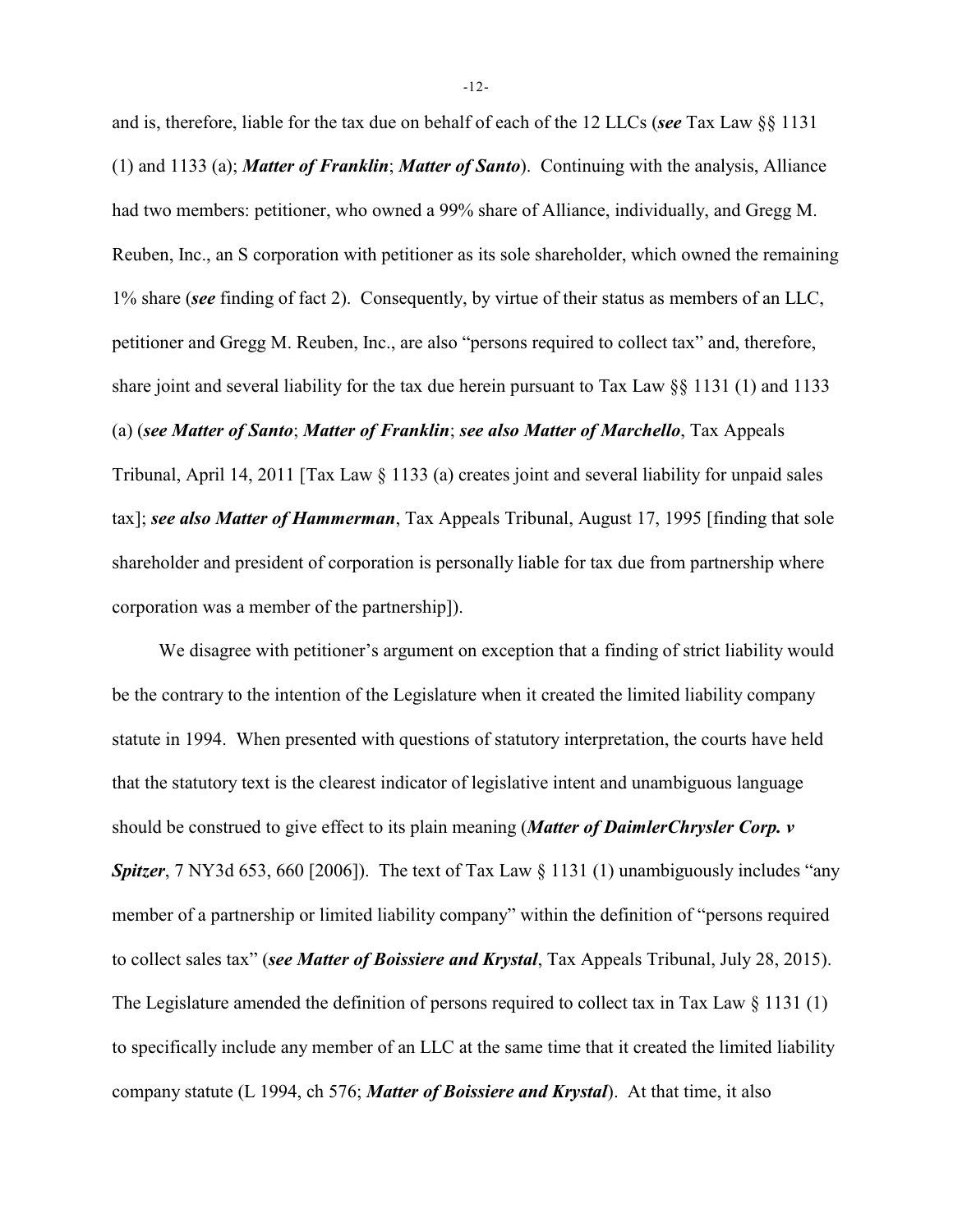amended Tax Law  $\S$  1131 (1) to impose responsible person liability under the "duty to act" standard upon any employees or managers of an LLC. We note that the Legislature could have made LLC members responsible persons under the "duty to act" standard, as it did with LLC managers and employees, but it chose not to. That legislative choice supports the legislative intent reflected in the statute's unambiguous language (*Matter of Boissiere and Krystal*).

Although it is not necessary for the purposes of determining petitioner's liability for the tax due given our conclusion above, we agree with the determination of the Administrative Law Judge that petitioner is also a person responsible under the duty to act standard of Tax Law § 1131 (1). As the Administrative Law Judge noted, the factors relevant in reaching a determination as to whether an individual is a person under a duty to act are well established:

"Whether a person is responsible for collecting and remitting sales tax for a corporation so that the person would have personal liability for the taxes not collected or paid depends on the facts of each case (*Matter of Cohen v State Tax Commn.*, 128 AD2d 1022 [1987]). We look to various factors in making this factual determination. The holding of corporate office is one such factor, but is not determinative (*see Chevlowe v Koerner*, 95 Misc 2d 388 [1978]). 'Generally, a person who is authorized to sign a corporation's tax returns or who is responsible for maintaining the corporate books, or who is responsible for the corporation's management, is under a duty to act' (20 NYCRR 526.11 [b] [2]). Other relevant factors include authority to hire and fire employees, authority to sign corporate checks and status as a stockholder (*see*, *e.g.*, *Matter of Ippolito v Commissioner of N.Y. Dept. of Taxation and Fin.*, 116 AD3d 1176 [2014]; *Matter of Constantino* (Tax Appeals Tribunal, September 27, 1990). 'What must be considered is petitioner's authority and responsibility to exercise control over the corporation, not his actual assertion of such authority (citations omitted)' (*Matter of Coppola v Tax Appeals Trib. of State of N.Y.*, 37 AD3d 901 [2007])" (*Matter of Kieran*, Tax Appeals Tribunal, November 13, 2014).

The facts here reveal that petitioner owned and managed Alliance, which, as the sole member, owned and managed the affairs of each of the 12 operating LLCs. Petitioner established the individual LLCs as his business was expanding and, at all times, he played a significant, active and ongoing role in the business. He signed the certificates of authority and is listed as the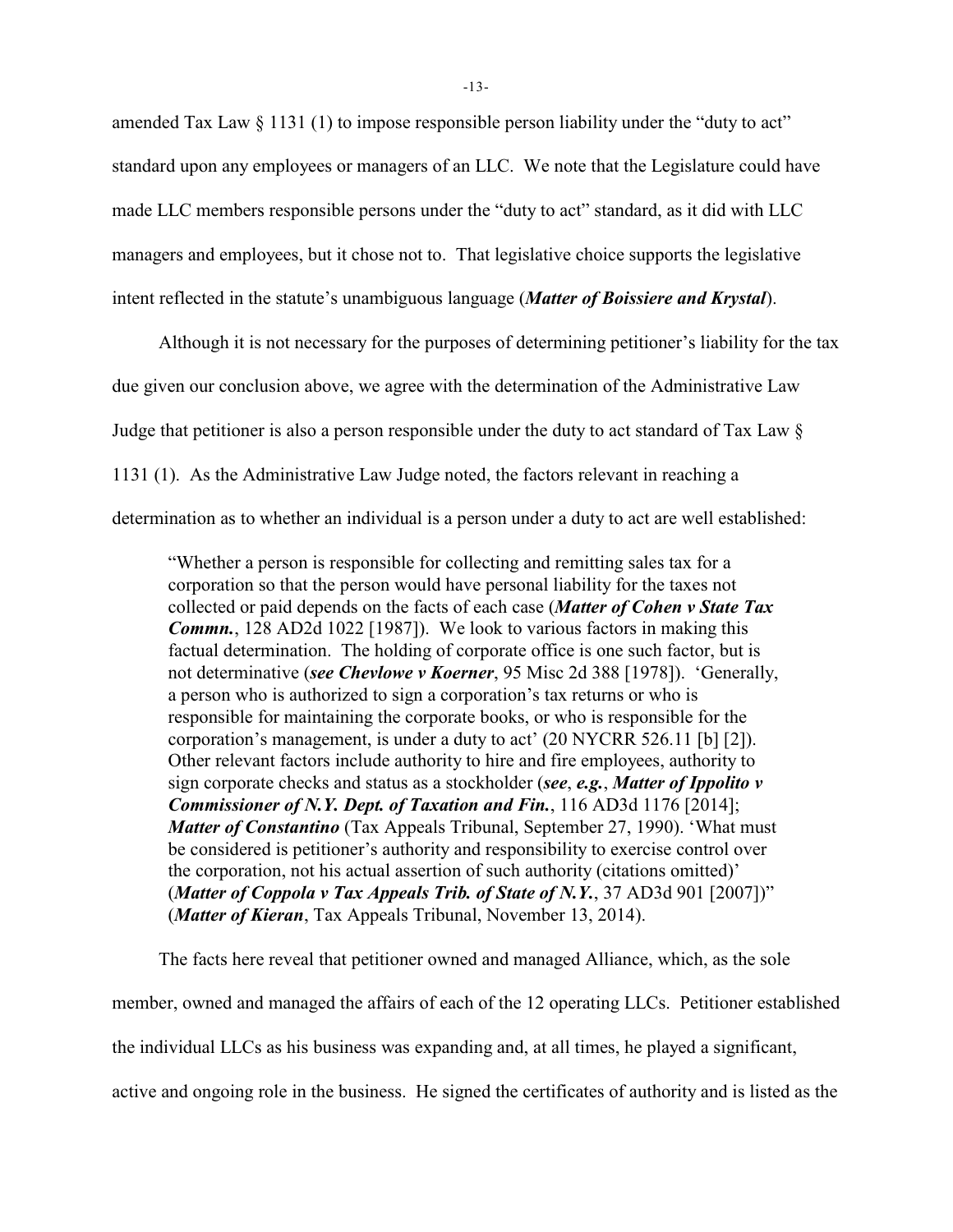organizer for each of the 12 LLCs. He filed the certificates of authority to register as a sales tax vendor for each of the six LLCs that filed applications therefor and listed himself as the sole responsible person.

In addition, petitioner was responsible for maintaining the financial books and records of Alliance; he was the sole authorized signatory on the bank accounts for Alliance and the 12 LLCs, although Mr. Bovell was authorized to use petitioner's electronic signature (*see* finding of fact 7); he signed or had authority to sign checks for Alliance; he signed or had authority to sign sales and use tax returns for Alliance and the 12 LLCs; he hired and fired employees; and he hired or engaged outside vendors for goods and services, including retention of an accounting firm. In view of these facts, petitioner clearly was a responsible person who was under a duty to act for Alliance, as well as, each of the 12 LLCs.

Petitioner contends that he cannot be deemed a responsible person under a duty to act because Mr. Bovell thwarted his ability to know, or learn, of the nonfiling of returns and the nonpayment of sales and use taxes, among other liabilities. To prevail on this argument, petitioner was required to establish by clear and convincing evidence that he was not a responsible person under a duty to act, or that he had the necessary authority to act, but was thwarted by others in carrying out his duties through no fault of his own (*see Matter of Goodfriend*, Tax Appeals Tribunal, January 15, 1998). It is well established that one cannot absolve himself of liability by simply delegating authority to a subordinate, or by disregarding his duty and leaving it to someone else to discharge (*see Blodnick v New York State Tax Commn.*, 124 AD2d 437 [3d Dept 1986]). Petitioner thus cannot prevail by simply shifting blame to Mr. Bovell.

-14-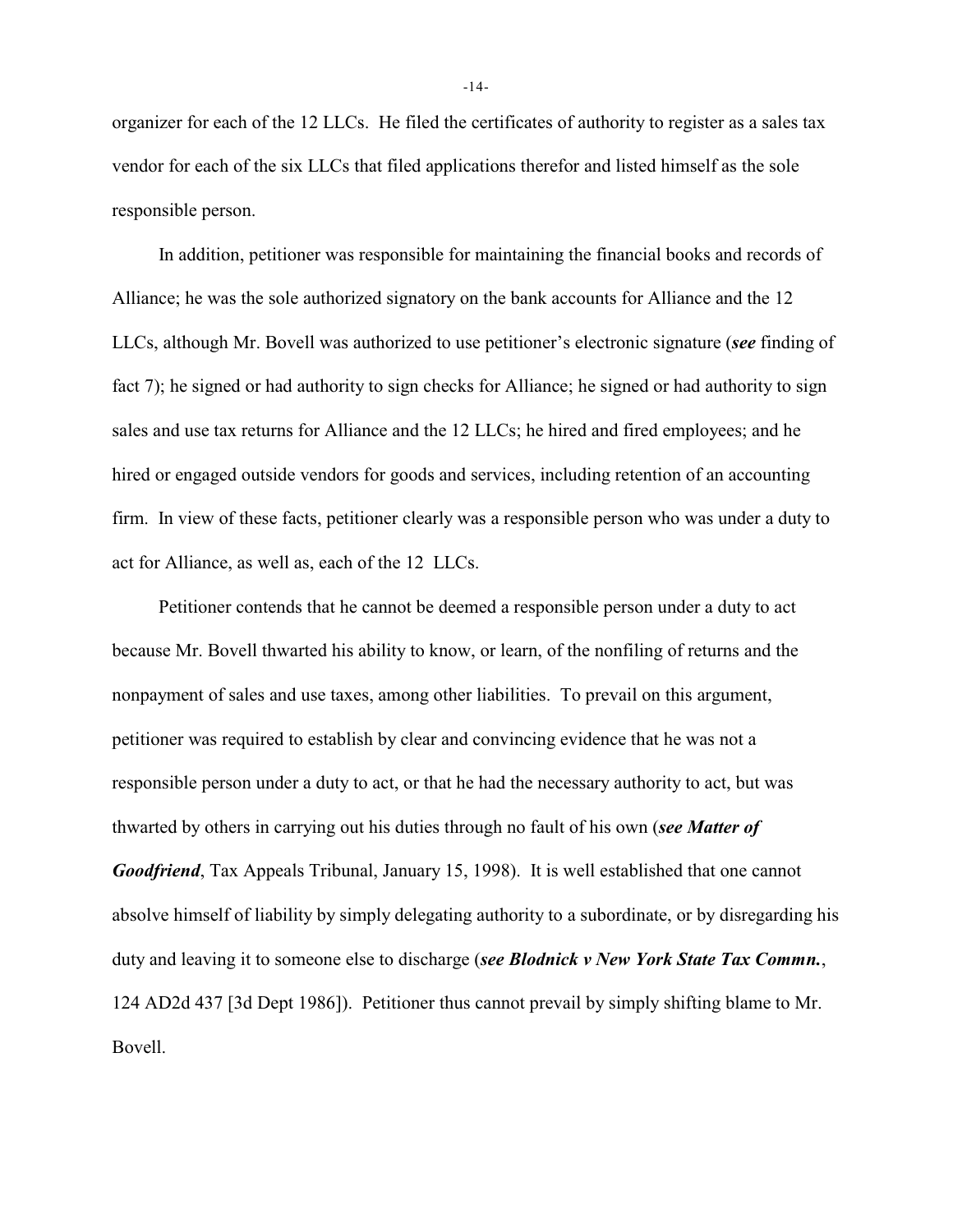The evidence reflects that petitioner delegated all financial responsibilities, including the obligation to file sales and use tax returns and remit the taxes due thereon, to Mr. Bovell, and that he relied entirely upon that subordinate to execute those responsibilities. Petitioner testified that he directed his attention to operating the facilities and expanding the growth of the business (*see* finding of fact 8). There is no evidence that, notwithstanding the assertedly deceitful actions of Mr. Bovell, petitioner lacked authority to affirmatively access the records of the business so as to confirm its financial circumstances, or to institute systems to ensure compliance with requisite financial obligations to which the business was subject. There is no evidence of any specific instance where Mr. Bovell prevented petitioner from asserting his supervisory and oversight authority. Although Mr. Bovell may have attempted to hide his scheme, there is no evidence that it could not have been uncovered with the exercise of ordinary due diligence, which is actually what happened when petitioner began looking into the reasons for the business's cash shortage. We have found exceptions to liability where the corporate officer proved that he was precluded from acting on behalf of the corporation by the acts of another (*see e.g. Matter of Moschetto*, Tax Appeals Tribunal, March 17, 1994; *Matter of Turiansky*, Tax Appeals Tribunal, January 20, 1994). Petitioner, however, has failed to meet his burden of showing such preclusion here. Unfortunately, the fact that petitioner's employee abused his position of trust and allegedly created a scheme to embezzle funds from the business does not lead to a conclusion that petitioner was precluded from assuring that the taxes in question were remitted based on this record.

We also reject petitioner's contention that the Administrative Law Judge erred by sustaining the penalties imposed upon him for the nonfiling of returns and underpayment of tax. Although the Division has the authority to waive penalties, petitioner bears the burden of

-15-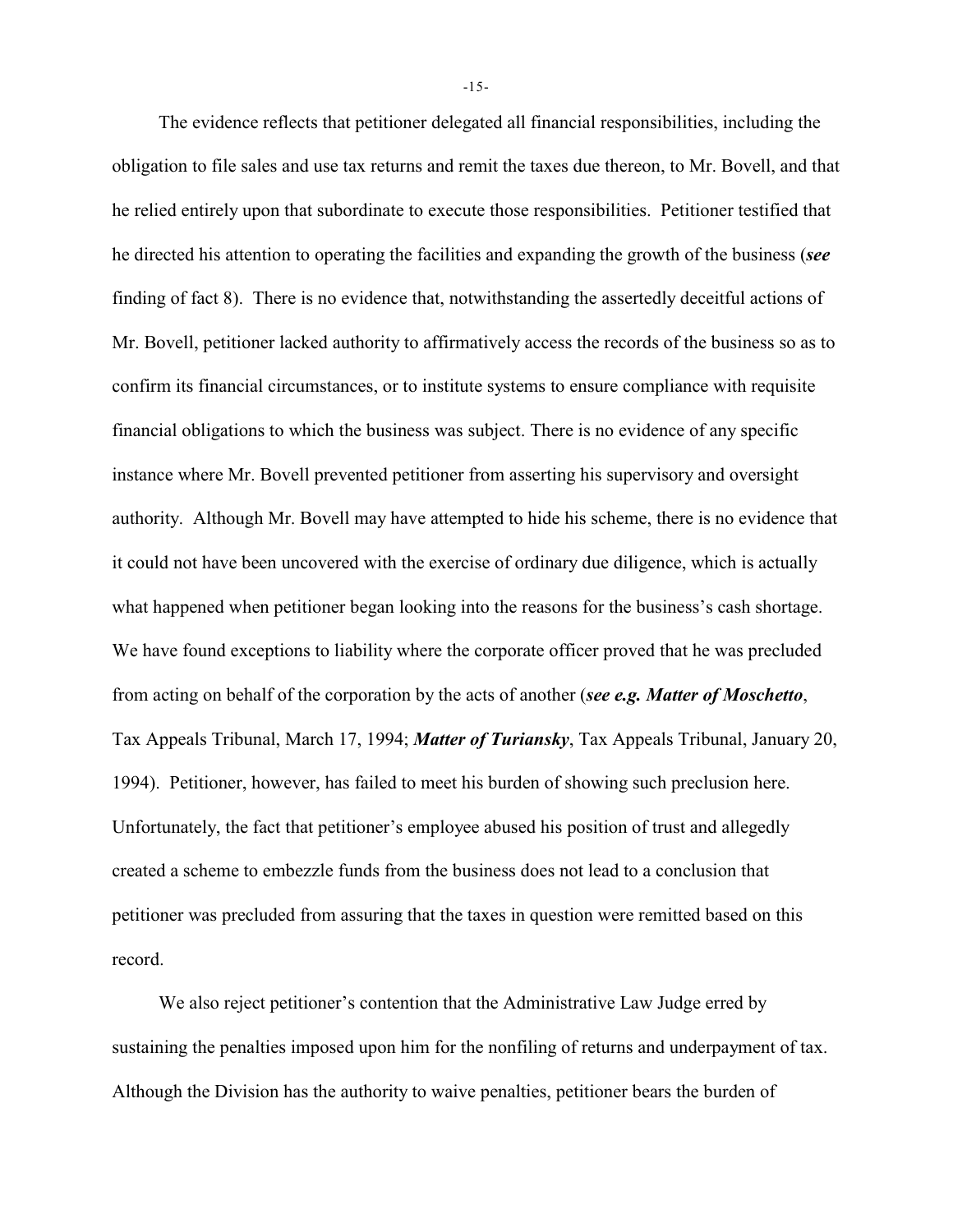establishing that the failure to pay tax "was due to reasonable cause and not due to willful neglect" (Tax Law § 1145 [a] [1] [iii]; *see Matter of Coppola*; *Matter of MCI*

*Telecommunications Corp.*, Tax Appeals Tribunal, January 16, 1992; *confirmed* 193 AD2d 978 [3d Dept 1993]).

Petitioner contends that the alleged embezzlement occurred through no fault of his own, but we cannot agree. Petitioner hired Mr. Bovell and was responsible for his actions (*see Matter of Marchello*). Petitioner made the choice to focus his attention on other aspects of the business, thereby leaving Mr. Bovell unsupervised and allowing him to perpetuate his seemingly criminal scheme. Although petitioner did retain an accounting firm to prepare financial statements, Mr. Bovell was able to manipulate the books so as to conceal his fraud from the accountants. Mr. Bovell was given near total control over all financial matters. There is no evidence of a system of internal controls being put in place to reduce the risk of improper behavior. Other than questioning Mr. Bovell and receiving his assurances, there is no evidence that petitioner took any affirmative steps to determine whether the required returns were being filed, or whether the taxes due were, in fact, being paid until he became aware of a problem. This is not a situation where petitioner was prevented from exercising his authority to properly supervise his subordinate; rather he trusted his employee and simply neglected to do so. Indeed, petitioner's actions taken after discovering the embezzlement underscore his ability to assume the financial responsibilities of the business and control his employees; he terminated Mr. Bovell's employment and either filed sales and use tax returns himself or ensured that they were filed (*see* finding of fact 10).

Finally, petitioner asserts that he relied on the fact that his accountants failed to uncover Mr. Bovell's wrongdoing. We note that reasonable reliance upon the advice of an accountant or tax professional does not, in and of itself, provide "reasonable cause" for the abatement of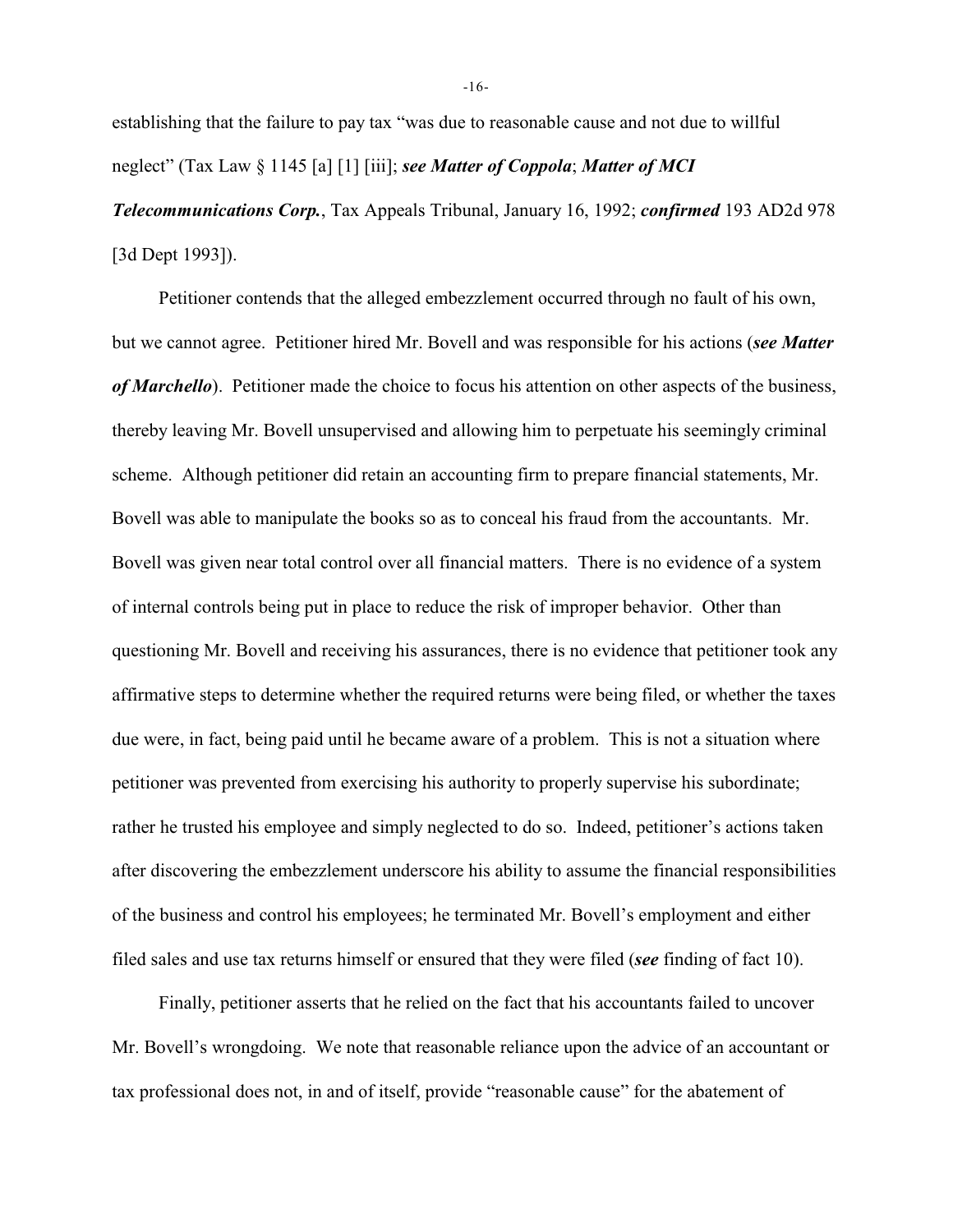penalties (*see Matter of LT & B Realty Corp. v New York State Tax Commn.*, 141 AD2d 185 [3d Dept 1988]). The outside accountant firm retained by petitioner prepared annual financial statements and handled income tax preparation and filing matters for Alliance and the 12 LLCs. It did not, however, provide an audit-level examination (*see* finding of fact 6). Further, the accounting firm was not responsible for filing sales and use tax returns and ensuring that sales and use taxes were paid. That responsibility remained solely with Mr. Bovell. Finally, we note that petitioner failed to offer in evidence any of the financial statements or reports prepared by the accounting firm in support of his claim of reasonable cause (*see* finding of fact 17). Based on the facts before us, we agree with the Administrative Law Judge that there is no basis for modifying the assertion of penalties.

Accordingly, it is ORDERED, ADJUDGED and DECREED that:

- 1. The exception of Gregg M. Reuben is denied;
- 2. The determination of the Administrative Law Judge is affirmed;
- 3. The petition of Gregg M. Reuben is denied; and
- 4. The notices of determination, as listed and described in finding of fact 14, are sustained.